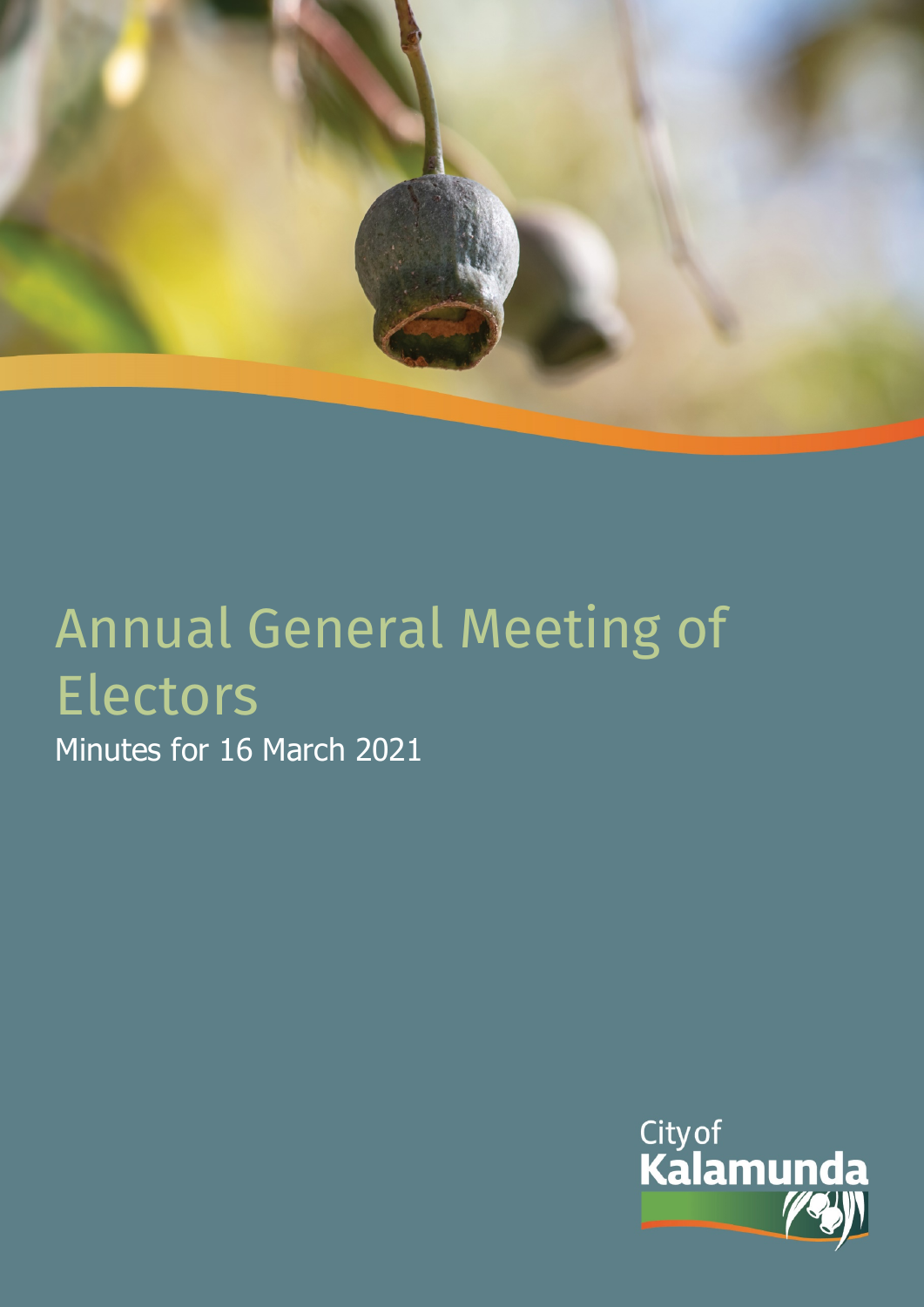# **INDEX**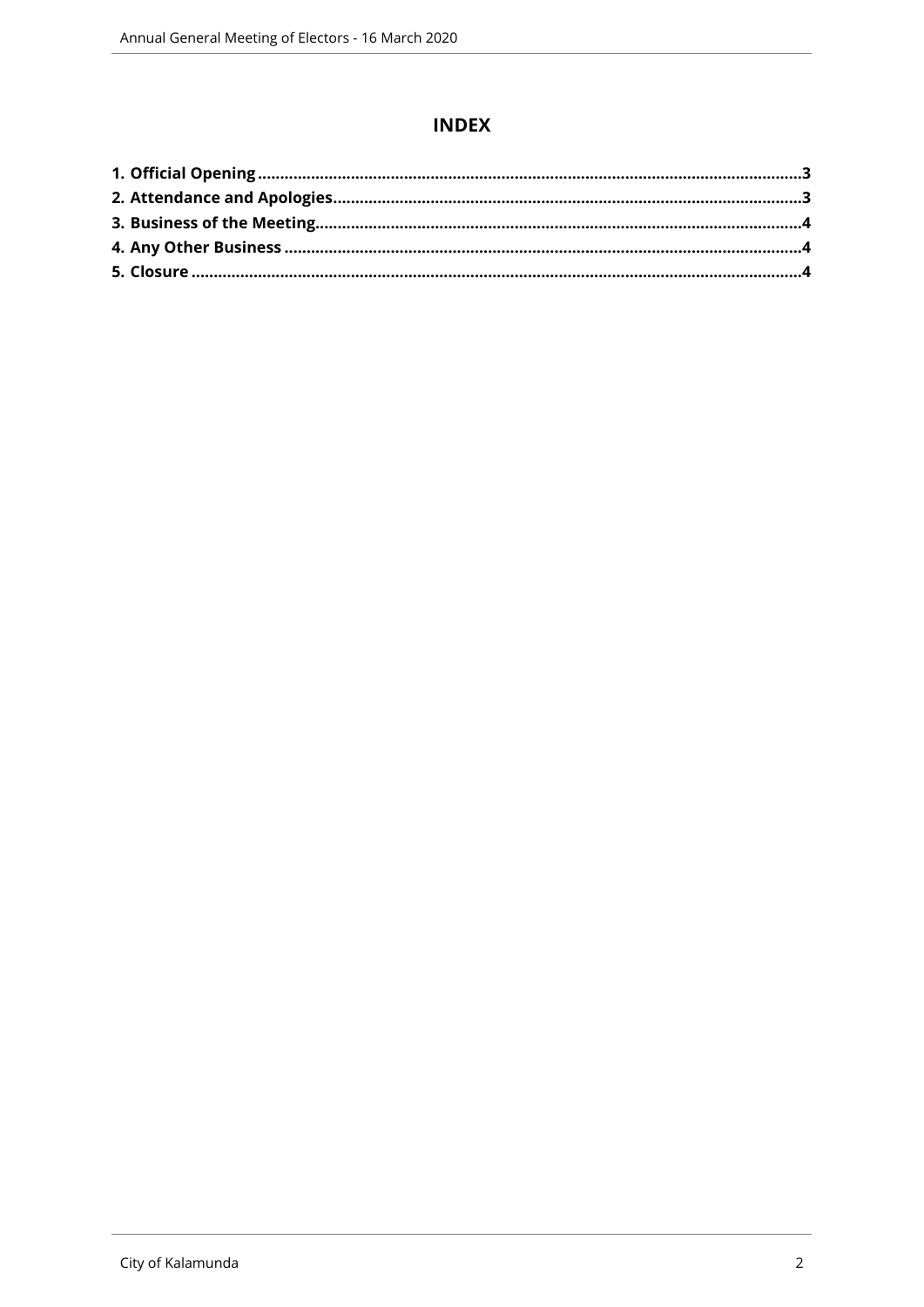## <span id="page-2-0"></span>**1. Official Opening**

The Presiding Member opened the meeting at 6:30pm and welcomed Councillors, Staff and Members of the Public Gallery. The Presiding Member also acknowledged the Traditional Owners of the land on which we meet the Whadjuk Noongar people.

### <span id="page-2-1"></span>**2. Attendance and Apologies**

### **Councillors**

**South East Ward**  John Giardina Janelle Sewell Geoff Stallard

# **South West Ward**

Lesley Boyd Mary Cannon Brooke O'Donnell **North West Ward**

Sue Bilich Lisa Cooper Dylan O'Connor

# **North Ward**

Cameron Blair Kathy Ritchie Margaret Thomas JP (Mayor) Presiding Member

# **Members of Staff**

#### **Chief Executive Officer**

Rhonda Hardy **Executive Team**

Gary Ticehurst - Director Corporate Services Brett Jackson - Director Asset Services Peter Varelis - Director Development Services

#### **Management Team**

Alida Ferreira - Manager Financial Services Jamie Paterson - Manager Information Technology Alison Egan - Manager Human Resources Nicole O'Neill - Manager Customer & Public Relations **Administration Support**

Darrell Forrest - Governance Advisor Donna McPherson - Executive Assistant to the CEO

# **Members of the Public** - 22

#### **Members of the Press** 1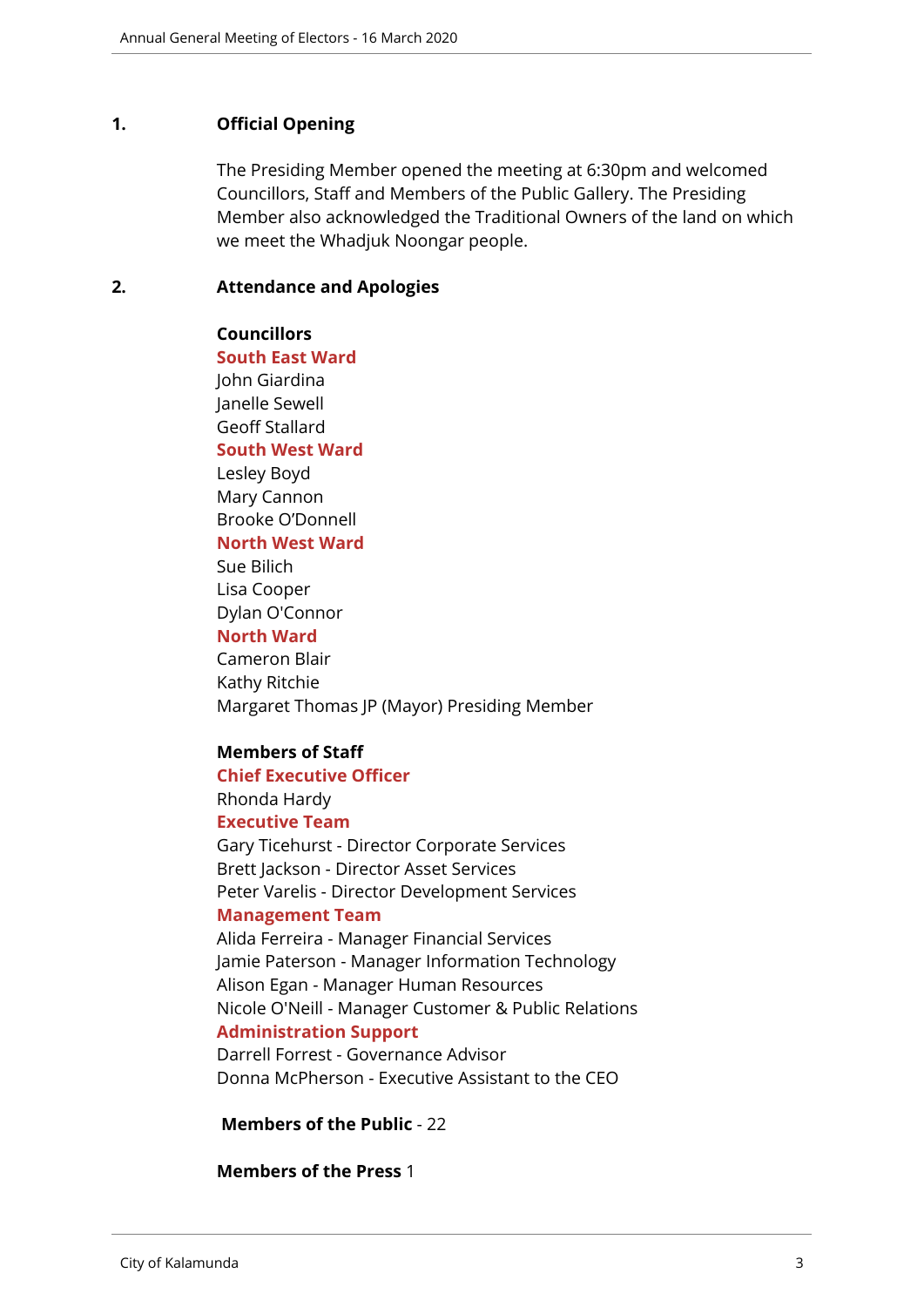# **Apologies** Nil.

# **Leave of Absence Previously Approved** Nil.

# <span id="page-3-0"></span>**3. Business of the Meeting**

# **3.1 Presentation of the 2019/2020 Annual Report**

The Presiding Member invited questions in relation to the 2019/2020 Annual Report.

- 3.1.1 Charles Dornan, Wattle Grove
- Q. In the introduction to the Annual Report the CEO states "*we are courageous in our endeavours to ensure environmental protection*". In the Draft Local Biodiversity Strategy, it is stated since 2008 the City has managed to conserve only 2.2 hectares of local natural areas while over the same period of time it has facilitated the destruction of 730 hectares of local natural area. Who do you think is responsible for this would you put it down to the City or the Councillors or would you put it down to both?
- A. Taken on Notice.
- 3.1.2 Bev Dornan, Wattle Grove
- Q. In viewing the Annual Report of the City it is very difficulty to ascertain which of the four senior executives in the City has operational responsibility of outlining any strategies to Councillors aimed at protecting the environmental values of the City despite this being one of the City's Priority areas. The Draft Biodiversity Strategy clarifies there is approximately 2,500 hectares of mapped conservation value land remaining in the City. Is it correct to assume the CEO has direct oversight and accountability for liaising with councillors regarding protecting and conserving the remaining 2,500 hectares of local natural area left in the City? If this is not the case could the CEO clarify which senior position has this allocated responsibility and accountability?
- A. Taken on Notice.
- 3.1.3 Kathleen Edmonds, Wattle Grove
- Q. Given it cost the City \$43,500 why is there no reference in the 2019/2020 Annual Report of the City's receipt of the AECOM Ecological Survey regarding the biodiversity values of so-called Wattle Grove South or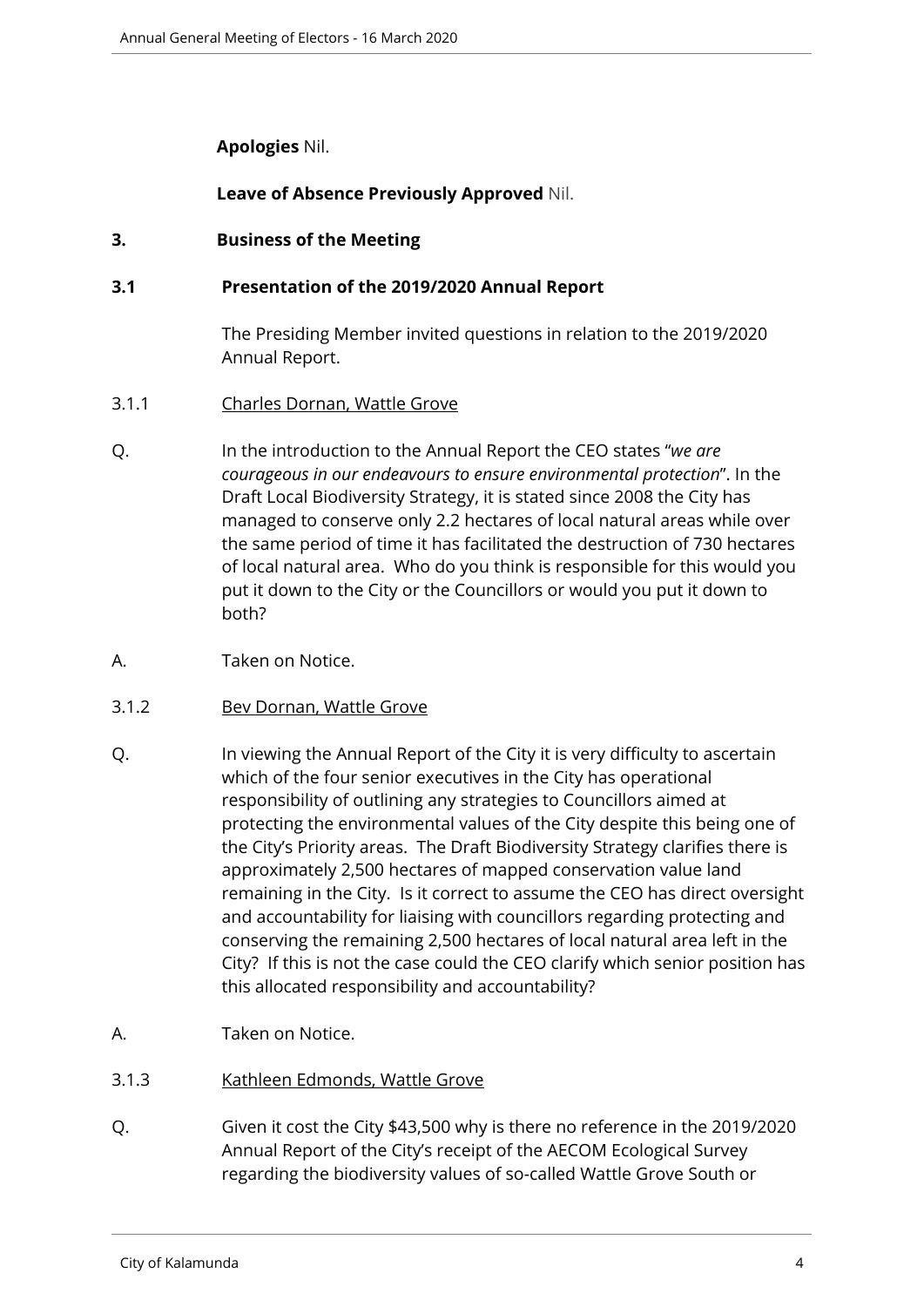Crystal Brook. The report showed Wattle Grove South/Crystal Brook is a unique biodiversity hotspot well worthy of protection. Given this is an important survey directly related to the four published priorities of the Strategic Plan. Why during the last financial year was it never tabled for discussion by council and/or referred to the Kalamunda Environmental Advisory Committee for consideration and advice to Council?

- A. The Director of Development Services advised the environmental survey undertaken by AECOM informed and assisted with the concept planning process for Wattle Grove South which was considered by Council in this financial year and will be referenced in the next Annual Report.
- 3.1.4 Steven Lock, Wattle Grove
- Q. Did not see any mention within the Annual Report of Local Environmental Strategy or protecting the environment?
- A. Taken on Notice
- 3.1.5 Kim Manson, Wattle Grove
- Q I seek clarification on the response provided to Ms Edmonds in relation to the inclusion of the AECOM Ecological Survey in the 2019/2020 Annual Report.
- A. The Director Corporate Services advised an item is reference in the Annual Report in the financial year to which the expense is incurred.
- Q. Given the statement in the 2019/2020 Annual Report says, *'we have driven rezoning of key areas of rural land within the City*' and the overwhelming response from residents in the City to stay rural has the City prepared, or began to prepare, a submission to Western Australian Planning Commission (WAPC) review of the Perth and Hills Plan? If so, will the submission be provided to affected residents of Wattle Grove, Maida Vale and Pickering Brook prior to submission and if not why?
- A. The Director Development Services advised the City, through its various plans and strategies, has identified matters that would be raised as part of any future review of the North East Subregional Planning Frameworks. The City has been advised through discussions with the Department of Planning they are in the process of reviewing and will release it for public comment. When the City has prepared its submission, it will be providing Council the opportunity to endorse the submission prior to it being lodged with the Department of Planning.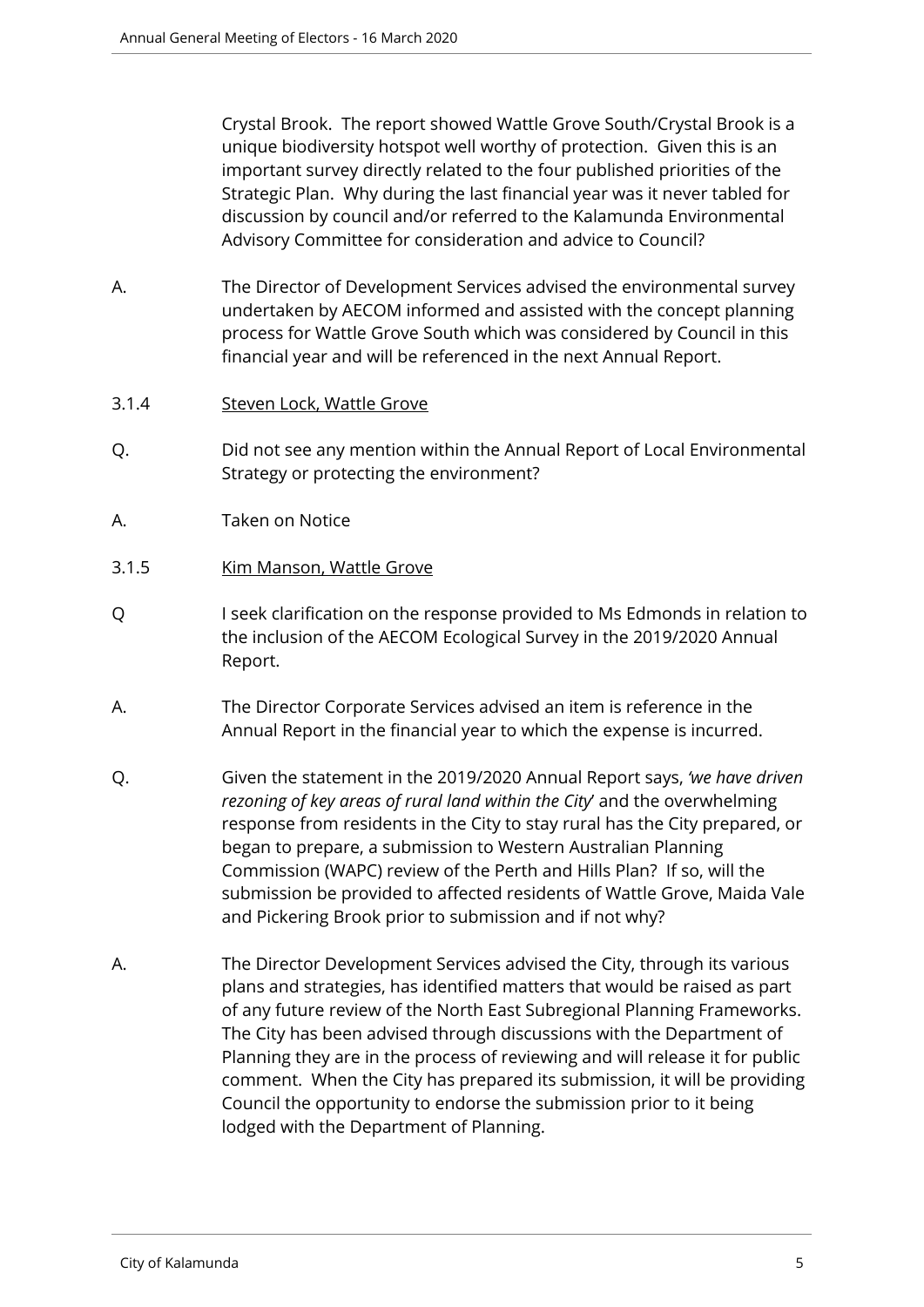- Q. When you say Council you mean this is when it will be made available to the public?
- A. Yes, the City's submission will be made public through a Council Agenda prior to council's determination. The engagement process for the review is being undertaken by the Department of Planning. The broader community can put submissions on the Framework directly to the Department of Planning.
- Q. There is reference to salaries, bonus etc within the 2019/2020 Annual Report. Do any staff employed at the City of Kalamunda have KPI bonus' of cash or otherwise and if so, why are those figures not reported separately in the 2019/2020 Annual Report?
- A. The Chief Executive Officer advised no staff receive bonus'.
- 3.1.6 Andrea Bowe, Wattle Grove
- Q. A recent 2020 Royal Melbourne Institute of Technology Study found the City of Kalamunda has presided over the loss of more tree canopy than all, bar one, local government in the whole of Australia in the past five years due to environmentally unregulated development. Can the CEO explain whilst the Annual Report has not proposed Council adopts any local planning policies focusing on biodiversity protection despite planning and development in the City being the single greatest factor contributing to habitat fragmentation and loss of biodiversity in the City?
- A. The Director Development Services advised the key action from the City's Local Environmental Land Use Strategy is the preparation of a local planning policy for the protection of significant trees on private development sites and the City is in the process of preparing the policy for presentation to Council for public advertising.
- 3.1.7 Iris Jones, Lesmurdie
- Q. On page 11 of the Annual Report there is reference made to Aged Care within the City. Has Council's Aged Care Advisory Committee had an opportunity to discuss the recommendations and provided advice to Council in relation to the finding of the Aged Care Royal Commission?
- A. No.
- Q. Has Council discussed the Aged Care Royal Commission's full report and recommendations?
- A. No.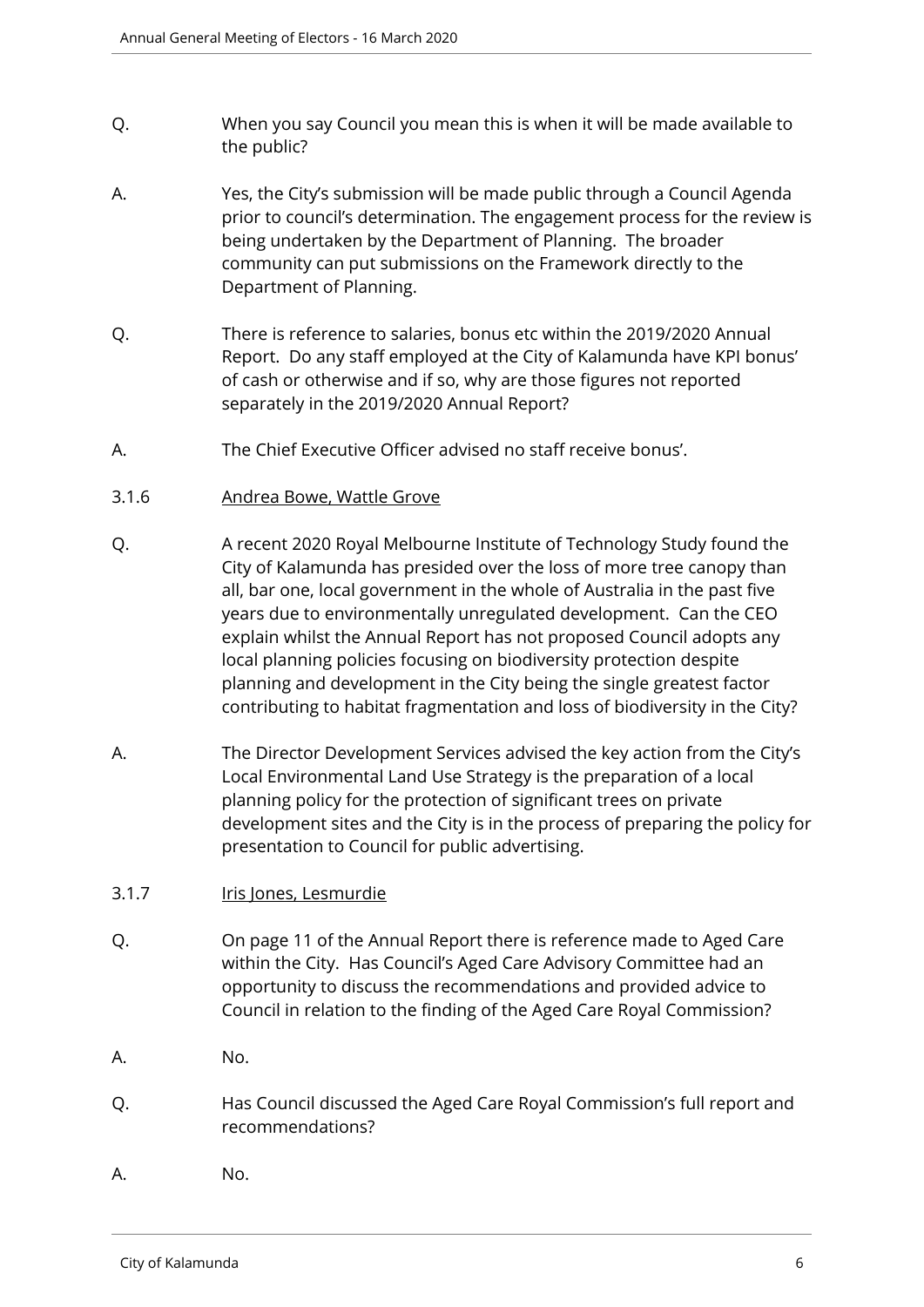# 3.1.8 Cr Janelle Sewell

- Q. I seek clarity in relation to somewhat defamatory comments made in an earlier question. I do not recall moving a motion in relation to the destruction of land the "size of Kings Park'. I would like some clarification in relation to the comment?
- A. The CEO advised she was of the view the statement was referring to the report presented on Wattle Grove South/Crystal Brook and the conclusions and recommendation contained therein. She also advised Cr Sewell would need to seek clarification directly from the person who made the statement you require more explanation was required in relation to the comments made.
- Q. Can the Director Development Services please advise what the alternative recommendation encompassed to enable clarification?
- A. The Director Development Services advised a key consideration of the alternative motions was to provide modifications to the report to make clear there is opportunities for landowners who own property with conservation value on them to pursue a route of having conservation covenants placed on private property. Conservation covenants will seek to protect the environmental values on those private land holdings through notifications on land titles.

# 3.1.9 Liz Grow, Wattle Grove

- Q. After reading the 2019/2020 Annual Report, pages 24 to 33, it seems to portray the City has made great strides in protecting the Hills environment, I cannot see where this has occurred. What is being done by Councillors and officers to mitigate foreseeable environmental loss in the City of Kalamunda?
- A. The Director Development Services advised the City has a number of strategies which covers matters dealing with development and the environment some of those strategies are:
	- **-** Local Environmental Strategy
	- **Local Biodiversity Strategy**
	- **Urban Forest Strategy**

The City has an adopted Environmental Land Use Planning Strategy. Of relevance within this Strategy is the action to prepare a local planning policy to look at the protection of significant trees on development sites and this local planning policy will be developed and presented to council for the purposes of public advertising.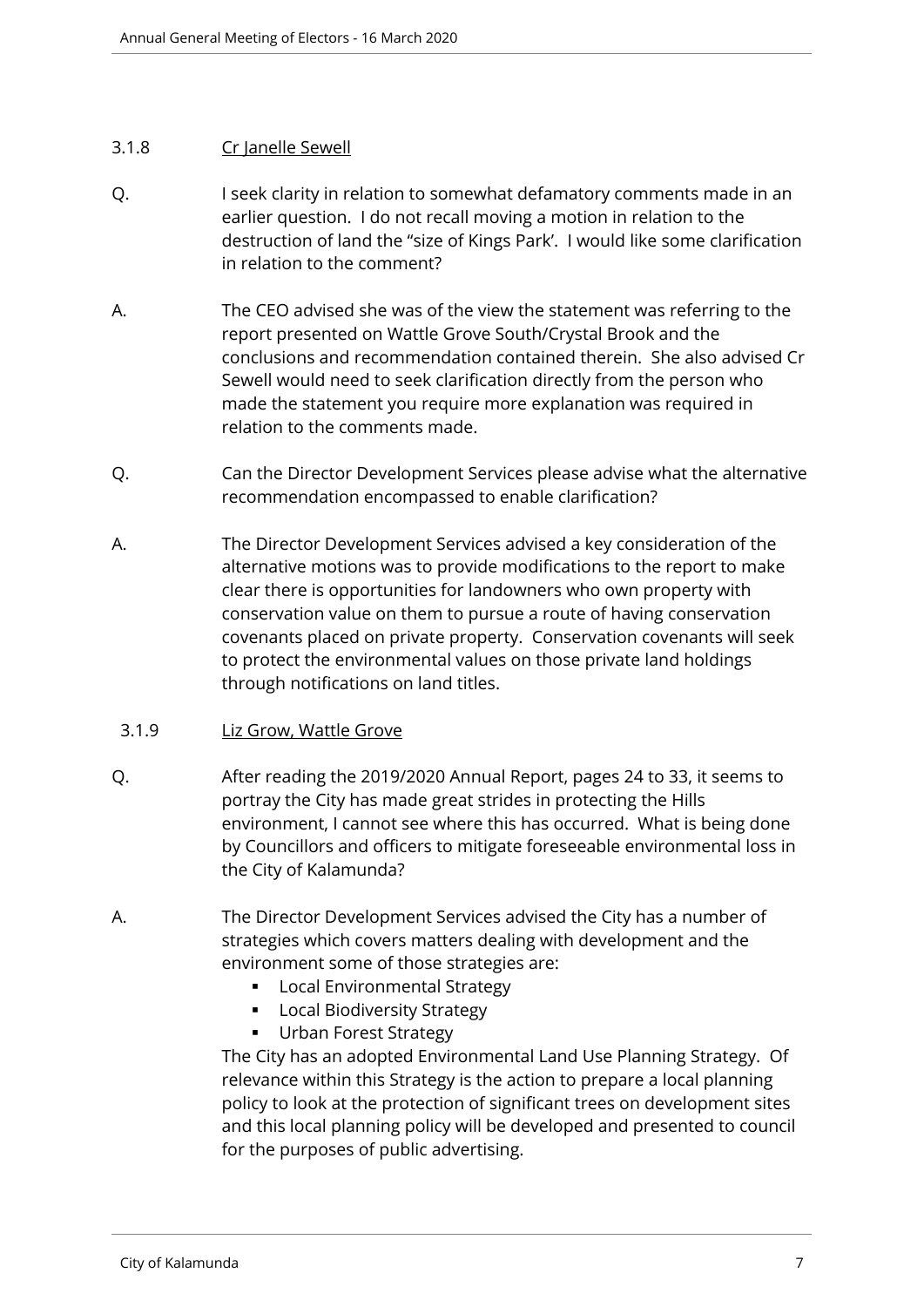In relation to the AECOM Report, it was mentioned earlier in the meeting the report was undertaken as part of work during the current financial year and as such was not report in the Annual Report presented to you this evening.

- Q. Is 'Significant Trees" a species or an individual?
- A. The Director Development Services advised it could be multiple trees on a development site or private property and the trees are not necessarily native they could also be of significance. The process of identification and policy will be presented to Council for the purposes of public advertising within the current financial year.

#### RESOLVED AGM 1/2021

That the 2019/2020 Annual Report of the City of Kalamunda be received as presented at Attachment 1.

- Moved: Cr Cameron Blair
- Seconded: Cr Geoff Stallard

Vote: **LOST (10/18)**

#### <span id="page-7-0"></span>**4. Any Other Business**

Ms Bev Dornan presented a motion to the meeting and provided rationale for the motion.

The motion received a seconder before being put to a vote.

Cr Janelle Sewell proposed an amendment to the motion as presented. This amendment was not accepted by the mover.

#### RESOLVED AGM 2/2021

That this meeting of electors urges Councillors to place a moratorium on the rezoning of all rural zoned lands in the City until such time as Councillors have had the opportunity to fully consider the 2020 Kalamunda Local Biodiversity Strategy currently out for public consultation.

Moved: Bev Dornan

Seconded: Charles Dornan